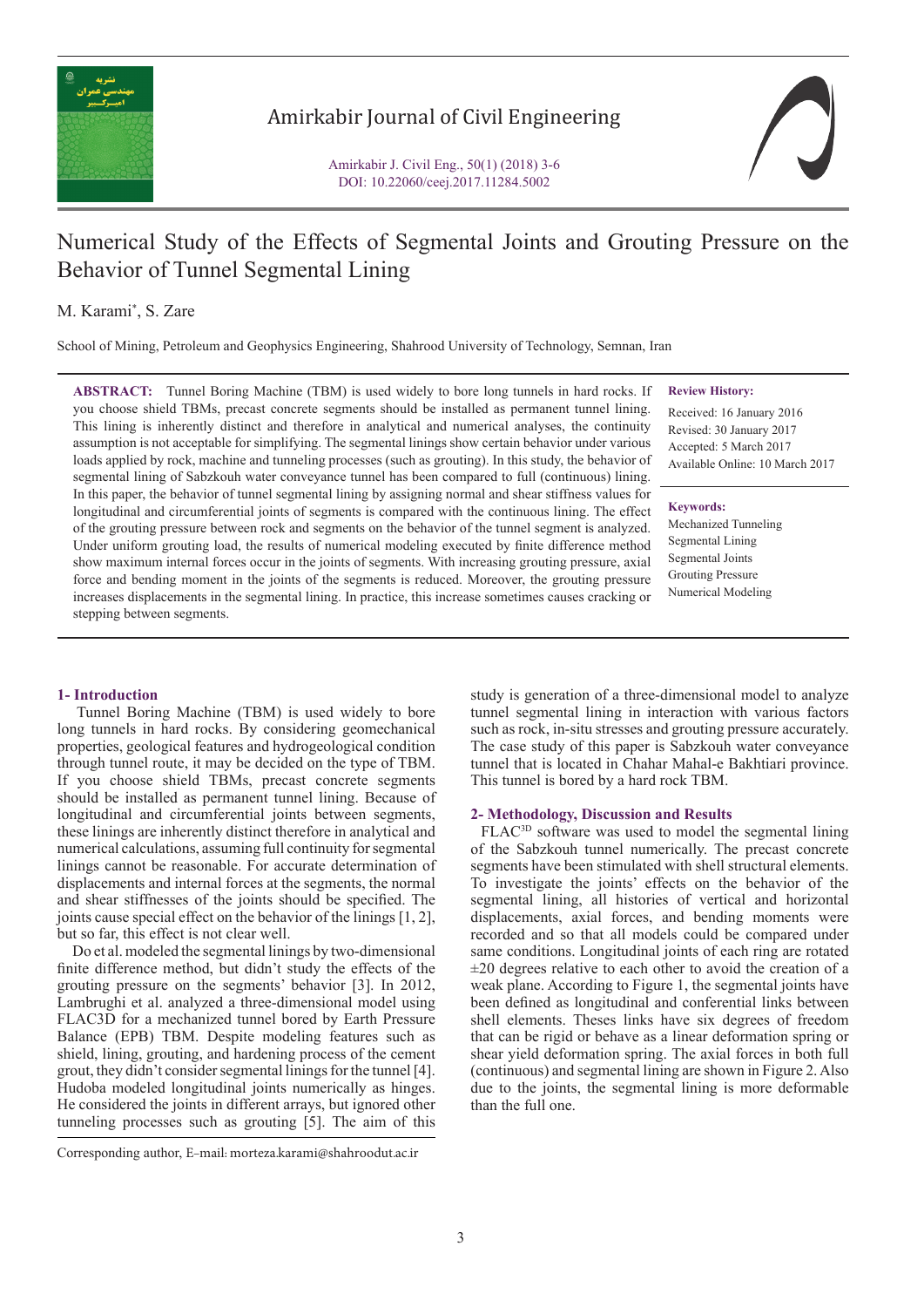

**Figure 1. Segmental joints as links between shell elements**



**Figure 2. Axial forces in full (continuous) lining and segmental lining**

 To apply grouting pressure upon the tunnel lining and study its effects on the behavior of the segmental joints, three levels of pressure of 2, 3 and 4 bars were applied upon two last rings connected to the tail shield uniformly and without gradient. Due to compressive stress of grouting, a part of the rock displacements was compensated. However, under uncontrolled pressure, an excessive displacement and stepping may occur in segments or segments may crack. For section close to the tail shield, the bending moments are shown in Figures 3. Based on this figure, the maximum internal forces by grouting occur in the joints. As another result, with increasing grouting pressure, the internal forces in the segmental joints are reduced.



**Figure 3. Bending moment in the last segmental ring (close to the tale shield) under grouting pressure 4 bar**

#### **3- Conclusions**

 According to the numerical analyses of this study, it must be said that a continuous and a segmental model for tunnel lining lead to different results that must be considered in the design. In addition, the grouting pressure may induce certain behavior in the segmental lining. Numerical modeling showed that the rigidity and the internal forces in the segmental lining is less than continuous lining and thus the designs will be more reasonable and economical. Such design involves determining the appropriate shear and normal stiffnesses for the segmental joints based on the normal stress acting on the tunnel lining. According to the numerical results presented in this study, the maximum internal force occurs in joint position which is under grouting uniform load. Furthermore, with increasing grouting pressure, the axial force and the bending moment are reduced in the segmental joints. It should be mentioned that the reduction in internal forces is caused by the influence of grouting pressure on the surrounding rock, since the grouting pressure can compensate a part of the earth pressure applied on the lining. In addition, when the grouting pressure is increased, the displacements in the segmental lining are increased. In practice, this increment can sometimes cause cracks and stepping between segments. By considering the concrete lining as continuous, the grouting pressure can slightly reduce the axial force. Also under this condition, the variation of bending moment is significantly upward. Except in the joints, axial forces on the segment lining are much less than the continuous lining. In the continuous lining, axial force is almost uniform and an average value can be considered for it which is higher than the average axial force in the segment lining. Also in the continuous lining, the extreme values of bending moment are located on the roof and the walls of the tunnel, while in the segmental lining, the maximum bending moment occurred only in the position of joints and the body of segments experienced lower bending moment.